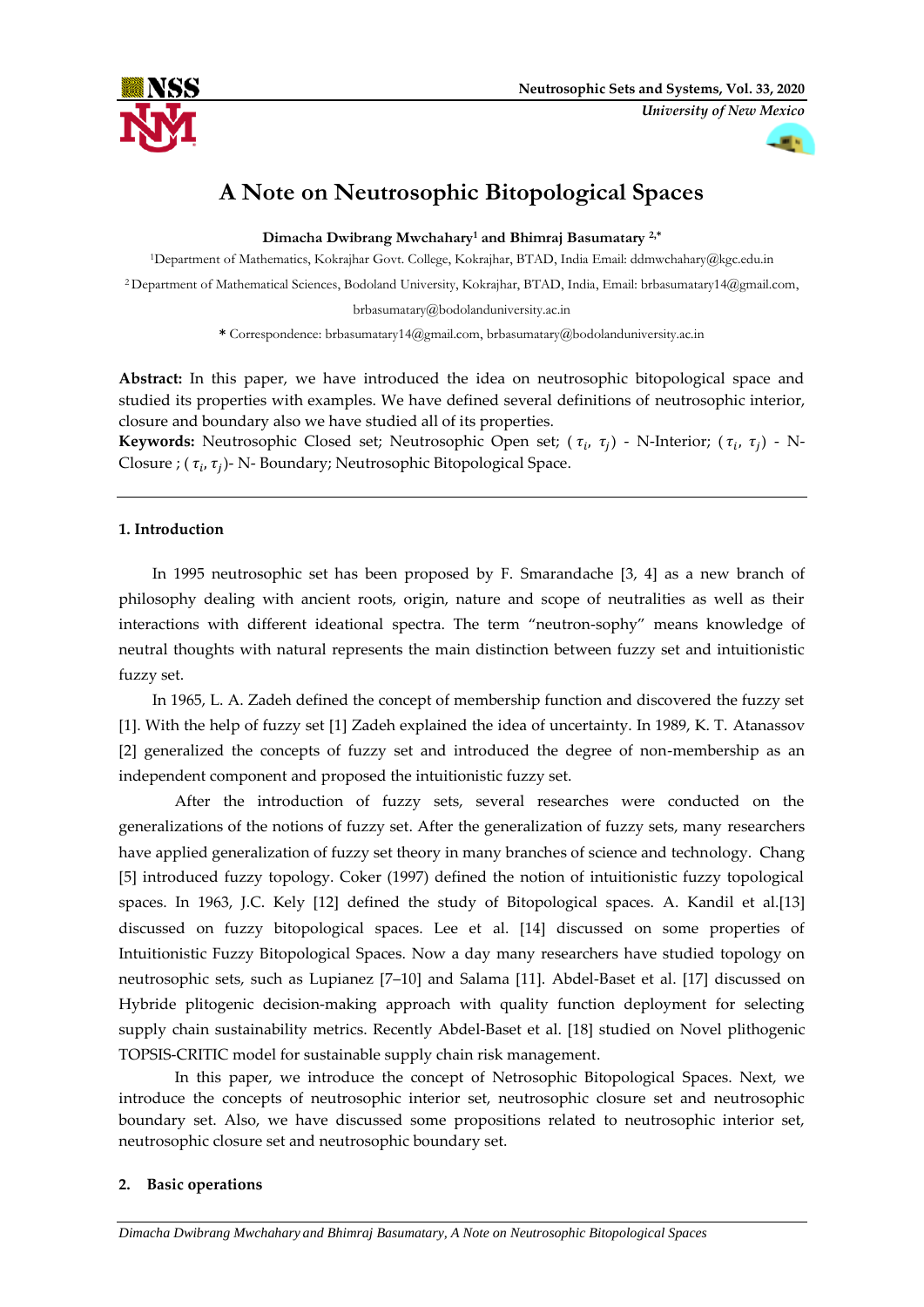**Definition 2.1 [20]** A neutrosophic set A on the universe of discourse X is defined as

 $A = \{ \langle x, \mu_A \mid \sigma_A, \gamma_A \rangle : x \in X \}$ 

Where  $\mu_{A}$ ,  $\sigma_{A}$ ,  $\gamma_{A}: X \rightarrow 0^{-}$ , 1<sup>+</sup>[and  $0^{-} \leq \mu_{A} + \sigma_{A} + \gamma_{A} \leq 3^{+}$ ,  $\mu_{A}$  represents degrees of membership function,  $\sigma_A$  is the degree of indeterminacy and  $\gamma_A$  is the degree of non-membership function.

Let = { $\langle x, \mu_A, \sigma_A, \gamma_A \rangle$  :  $x \in X$  } and  $B = \{ \langle x, \mu_B, \sigma_B, \gamma_B \rangle : x \in X \}$  be two neutrosophic sets on X. Then

- i. Neutrosophic subset: A lextless if  $\mu_A \leq \mu_B$ ,  $\sigma_A \geq \sigma_B$  and  $\gamma_A \geq \gamma_B$ , That is A is neutrosophic subset of B
- ii. Neutrosophic equality: If  $A ≤ B$  and  $A ≥ B$  then  $A = B$
- iii. Neutrosophic intersection :  $A \wedge B = \{ \langle x, \mu_A \wedge \mu_A, \sigma_A \vee \sigma_A, \gamma_A \vee \gamma_B \rangle : x \in X \}$
- iv. Neutrosophic union:  $AVB = \{ \langle x, \mu_A \lor \mu_A, \sigma_A \land \sigma_A, \gamma_A \land \gamma_B \rangle : x \in X \}$
- v. Neutrosophic complement: A<sup>c</sup>= {<  $x$ ,  $\gamma_A$ , 1  $\sigma_A$ ,  $\mu_A$ , >:  $x \in X$ }
- vi. Neutrosophic universal set:  $1_x = \{ \langle x, 1, 0, 0 \rangle : x \in X \}$
- vii.Neutrosophic empty set:  $0_x = \{ \langle x, 0, 1, 1 \rangle : x \in X \}$

**Theorem 2.1 [20]** Let A and B be two neutrosophic sets on X then

- i. A∨A= A and A∧A=A
- ii. A∨B= B∨A and A∧B = B ∧ A
- iii. A ∨  $0_x$  = A and A ∨  $1_x$  =  $1_x$
- iv. A∧  $0_X = 0_X$  and A∧ 1=A
- v. A ∨ (B∨C)= (A∨B) ∨C and A ∧ (B∧C)= (A∧B) ∧C
- vi. (A<sup>c</sup>)<sup>c</sup>=A

**Theorem 2.2 [20]** Let A and B be two neutrosophic sets on X then De Morgan's law is valid.

- i.  $[V_{i \in I} A_{i \in I}]^C = \Lambda_{i \in I} A_i^C$
- ii.  $[\Lambda_{i \in I} A_i]^{C} = V_{i \in I} A_i^{C}$

**Definition 2.2 [7]** Neutrosophic topological spaces

Let  $\tau$  be a collection of all neutrosophic subsets on X. Then  $\tau$  is called a neutrosophic topology in X if the following conditions hold

- i.  $0_x$  and  $1_x$  is belong to  $\tau$ .
- ii. Union of any number of neutrosophic sets in  $\tau$  is again belong to  $\tau$ .
- iii. Intersection of any two neutrosophic set in  $\tau$  is belong to  $\tau$ .

Then the pair  $(X, \tau)$  is called neutrosophic topology on X.

#### **Definition 2.3 [7, 8, 9]**

Let (X, τ) be a neutrosophic topological space over X and A is neutrosophic subset on X. Then, the neutrosophic interior of A is the union of all neutrosophic open subsets of A. Clearly neutrosophic interior of A is the biggest neutrosophic open set over X which containing A.

#### **Definition 2.4 [7, 8, 9]**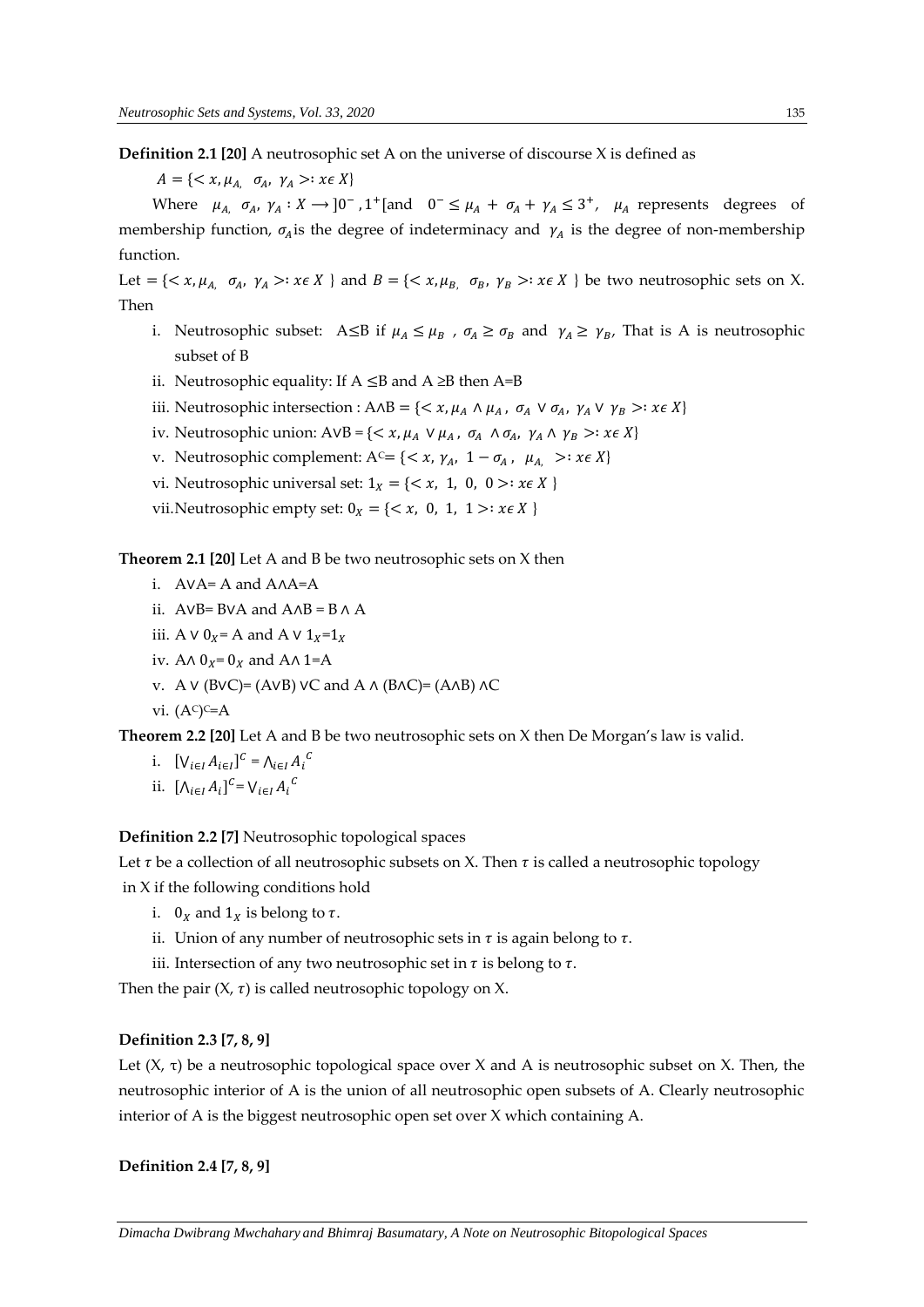Let  $(X, \tau)$  be a neutrosophic topological space over X and A is neutrosophic subset on X. Then, the neutrosophic closure of A is the intersection of all neutrosophic closed super sets of A. Clearly neutrosophic closure of A is the smallest neutrosophic closed set over X which contains A.

# **3. Main Results**

# **Definition 3.1**

A system (X,  $\tau_i$ ,  $\tau_j$ ) consisting of a set X with two neutrosophic topologies  $\tau_i$  and  $\tau_j$  on X is called Neutrosophic Bitopological space. Throughout in this paper the indices *i, j* take the value  $\in \{1,2\}$ and  $i \neq j$ .

# **Example 3.1**

Let  $X = \{a,b\}$  and  $A = \{< a, 0.5, 0.5, 0.5>, < b, 0.4, 0.4, 0.4 >\},\$  $B = \{, **0.6**>, **0.3**, 0.3, 0.3, 0.3 >\}, C = \{0.6>, **0.2**, 0.2, 0.2, 0.2 >\},$  $D = \{< a, 0.7, 0.7, 0.7 > , < b, 0.4, 0.4, 0.4 > \}.$  Then  $\tau_1 = \{0_X, 1_X, A, B, A \wedge B, A \vee B\}$  and  $\tau_2 = \{0_X, 1_X, 0.4, 0.4, 0.4, 0.4 > \}.$ *C*, *D*, *C*  $\land$  *D*, *C*  $\lor$  *D*} then (*X*,  $\tau_1$ ,  $\tau_2$ ) is neutrosophic bitopological space

#### **Definition 3.2**

Let  $(X, \tau_i, \tau_j)$  be a neutroscopic bitopological space. Then for a set  $A = \{ \langle x, \mu_{ij}, \sigma_{ij}, \gamma_{ij} \rangle : x \in X \}$ , neutrosophic ( $\tau_i$ ,  $\tau_j$ )- N-interior of A is the union of all ( $\tau_i$ ,  $\tau_j$ )-N-open sets of X contained in A and is defined as follows

 $(\tau_i, \tau_j)$ -N-Int $(A)$  = {<  $x, V_{\tau_i} V_{\tau_j} \mu_{ij}, \Lambda_{\tau_i} \Lambda_{\tau_j} \sigma_{ij}, \Lambda_{\tau_i} \Lambda_{\tau_j} \gamma_{ij} >: x \in X$ }

**Note :** Here  $\mu_{ij}$ , represents degrees of membership function,  $\sigma_{ij}$  is the degree of indeterminacy and  $\gamma_{ij}$  is the degree of non-membership function of a neutrosophic set and *i* is interrelated with neutrosophic topology  $\tau_i$  and *j* is interrelated with neutrosophic topologie  $\tau_i$ , when we discussed on ( $\tau_i$ ,  $\tau_j$ )-N-Int(A).

#### **Example 3.2**

Let  $X=[a, b]$  and  $A = \{, **b**, 0.4, 0.4, 0.4>, **c**\}, B = \{, **c**\}$  $b, 0.3, 0.3, 0.3 >$ },  $C = \{, **b**, 0.2, 0.2, 0.2 >\}$ ,  $D = \{, **c**, **d**, 0.3, 0.4, 0.7, 0.7 >\}$ b, 0.4, 0.4, 0.4 >}. Then  $\tau_1 = \{0_X, 1_X, A, B, A \wedge B, A \vee B\}$  and  $\tau_2 = \{0_X, 1_X, C, D, C \wedge D, C \vee D\}$  then  $(X, \tau_1, \tau_2)$  is neutrosophic bitopological space Let  $Q = \{, **b**, 0.3, 0.3, 0.4>\}$  $\tau_2$ -N-Int (Q) = 0<sub>x</sub> and  $\tau_1$ -N-Int (0<sub>x</sub>) =0<sub>x</sub> Hence (  $\tau_1$ ,  $\tau_2$ )-N-Int(Q)=  $0_X$ 

## **Theorem 3.1**

Let (X,  $\tau_i$ ,  $\tau_j$  ) be neutrosophic bitopological space then

- i.  $(\tau_i, \tau_j)$ -N-Int $(0_X) = 0_X$ ,  $(\tau_i, \tau_j)$ -N-Int $(1_X) = 1_X$
- ii.  $(\tau_i, \tau_j)$ -N-Int(A)≤ A.
- iii. A is neutroscopic open set if and only if A=( $\tau_i$ ,  $\tau_j$ )-N-Int(A)
- iv.  $(\tau_i, \tau_j)$ -N-Int  $[(\tau_i, \tau_j)$ -N-Int $(A)] = A$
- v. A≤B implies ( $τ_i, τ_j$ )-N-Int(A)≤( $τ_i, τ_j$ )-N-Int(B)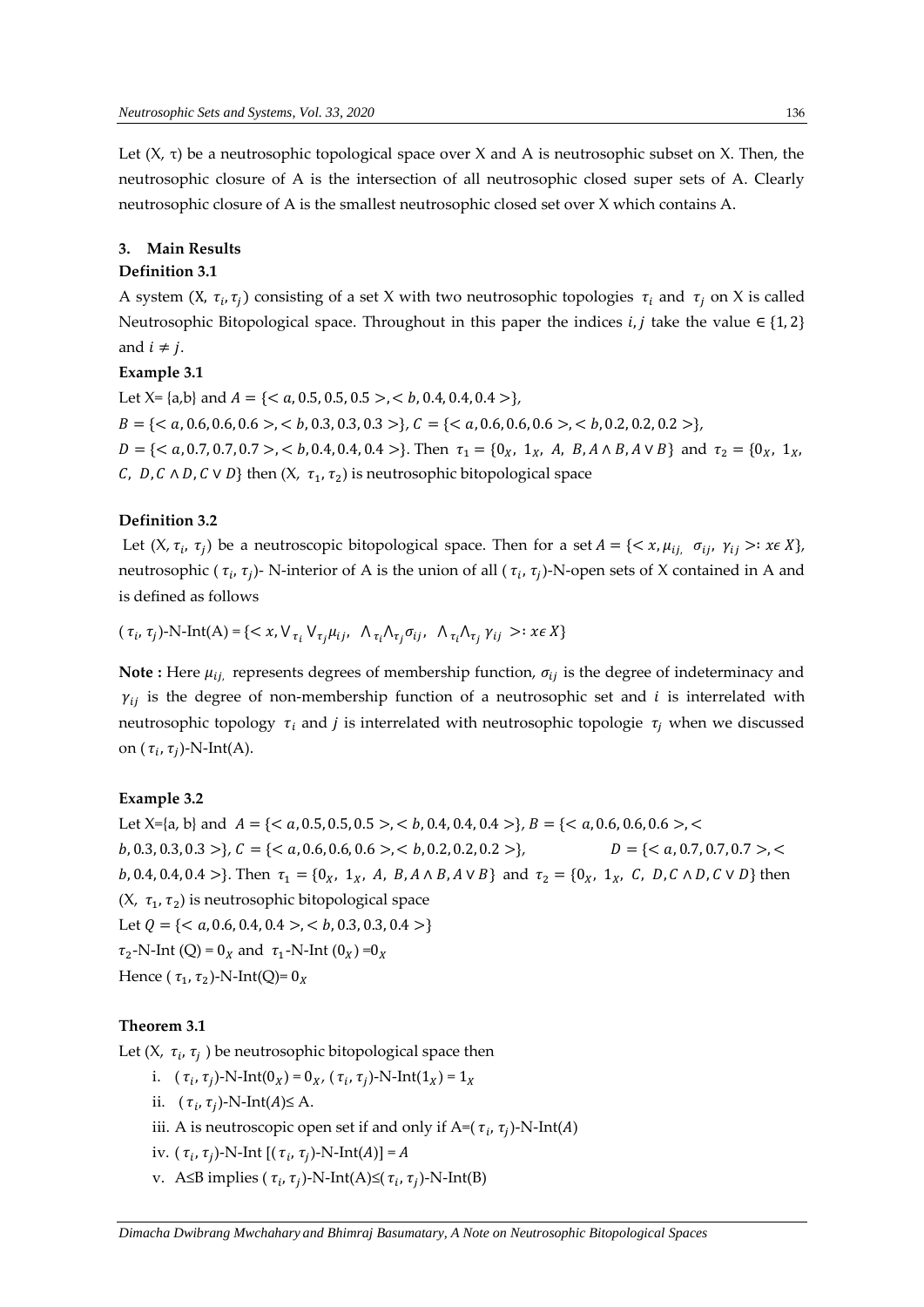vi.  $(\tau_i, \tau_j)$ -N-Int(A)V  $(\tau_i, \tau_j)$ -N-Int(B) ≤  $(\tau_i, \tau_j)$ -N-Int(AVB)

vii.( $\tau_i$ ,  $\tau_j$ )-N-Int(A  $\land$  B) = ( $\tau_i$ ,  $\tau_j$ )-N-Int(A)  $\land$ ( $\tau_i$ ,  $\tau_j$ )-N-Int(B).

Proof of the theorems are straightforward.

**Remark 3.1:**  $(\tau_i, \tau_j)$ -N-Int(A)≠( $\tau_j, \tau_i$ )-N-Int(A) when i≠ *j*. For this we cite an example.

# **Example 3.3**

Let  $X=[a, b]$  and  $A = \{, **b, 0.4, 0.5, 0.6>\},\**$  = {< , 0.6, 0.6, 0.7 >, < , 0.6, 0.4, 0.5 >}, = {< , 0.6, 0.6, 0.7 >, < , 0.3, 0.2, 0.3 >}, = {< , 0.7, 0.6, 0.7 >, < , 0.7, 0.2, 0.3 >}. Then <sup>1</sup> = {0, 1, , , ∧ , ∨ } and <sup>2</sup> = { 0, 1, , D, C  $\wedge$  D, C  $\vee$  D} then (X,  $\tau_1$ ,  $\tau_2$ ) is neutrosophic bitopological space.

Let  $P = \{, **b**, 0.7, 0.1, 0.2>\}$ 

Then  $\tau_2$ -N-Int(P) = D and ( $\tau_1$ ,  $\tau_2$ )-N-Int(P) = B.

Now  $\tau_1$ -N-Int(P) = B and ( $\tau_2$ ,  $\tau_1$ )-N-Int(P) = C.

Hence the result that is ( $\tau_1$ ,  $\tau_2$ )-N-Int(A)≠(( $\tau_2$ ,  $\tau_1$ )-N-Int(A).

# **Definition 3.3**

Let  $(X, \tau_i, \tau_j)$  be a neutrosophic bitopological space. Then for a set  $A = \{ \langle x, \mu_{ij}, \sigma_{ij}, \gamma_{ij} \rangle : x \in X \}$ , neutrosophic ( $\tau_i$ ,  $\tau_j$ )- N-closure of A is the intersection of all ( $\tau_i$ ,  $\tau_j$ )-N-closed sets of X contained in A and is defined as follows

 $(\tau_i, \tau_j)$ -N-Cl(A) = {< x,  $\Lambda_{\tau_i} \Lambda_{\tau_j} \mu_{ij}$ ,  $V_{\tau_i} V_{\tau_j} \sigma_{ij}$ ,  $V_{\tau_i} V_{\tau_j} \gamma_{ij}$  >:  $x \in X$ }

#### **Example 3.4**

Let  $X=[a, b]$  and  $A = \{, **b**, 0.4, 0.4, 0.4>\}$ , = {< , 0.6, 0.6, 0.6 >, < , 0.3, 0.3, 0.3 >}, = {< , 0.6, 0.6, 0.6 >, < , 0.2, 0.2, 0.2 >}, = {< , 0.7, 0.7, 0.7 >, < , 0.4, 0.4, 0.4 >}. Then <sup>1</sup> = {0, 1, , , ∧ , ∨ } and <sup>2</sup> = {0, 1, , D, C  $\wedge$  D, C  $\vee$  D} then (X,  $\tau_1$ ,  $\tau_2$ ) is neutroscopic bitopological space Let  $P = \{, **b, 0.4, 0.3, 0.2>\}**$  $P^c = \{, **b, 0.2, 0.7, 0.4>\}**$ . Now  $\tau_2$ -N-Cl(P)=  $1_X$  and  $\tau_1$ -N-Cl( $1_X$ ) = $1_X$ Hence ( $\tau_1$ ,  $\tau_2$ )-N-Cl(P)=  $1_X$ .

**Theorem 3.2** Let (X,  $\tau_i$ ,  $\tau_j$  ) be neutrosophic bitopological space then

- i.  $(\tau_i, \tau_j)$ -N-Cl(0<sub>X</sub>) = 0<sub>X</sub>, ( $\tau_i$ ,  $\tau_j$ )-N-Cl(1<sub>X</sub>) = 1<sub>X</sub>
- ii.  $A \leq (\tau_i, \tau_j)$ -N-Cl(A).
- iii. A is neutrosophic closed set if and only if A=(  $\tau_i$ ,  $\tau_j$ )-N-Cl(*A*)
- iv.  $(\tau_i, \tau_j)$ -N-Cl  $[(\tau_i, \tau_j)$ -N-Cl(A)] = A
- v. A≤B implies ( $\tau_i$ ,  $\tau_j$ )-N-Cl(A) ≤( $\tau_i$ ,  $\tau_j$ )-N-Cl(B).
- vi. ( $\tau_i$ ,  $\tau_j$ )-N-Cl(AvB) = ( $\tau_i$ ,  $\tau_j$ )-N-Cl(A)V( $\tau_i$ ,  $\tau_j$ )-N-Cl(B)
- vii.( $\tau_i$ ,  $\tau_j$ )-N-Cl(A $\land$ B)≤( $\tau_i$ ,  $\tau_j$ )-N-Cl(A) $\land$  ( $\tau_i$ ,  $\tau_j$ )-N-Cl(B).

Prove of the theorems are straightforward.

**Remark 3.2** ( $\tau_i$ ,  $\tau_j$ )-N-Cl(A)≠( $\tau_j$ ,  $\tau_i$ )-N-Cl(A) when i≠ *j*. For this we cite an example. **Example 3.5**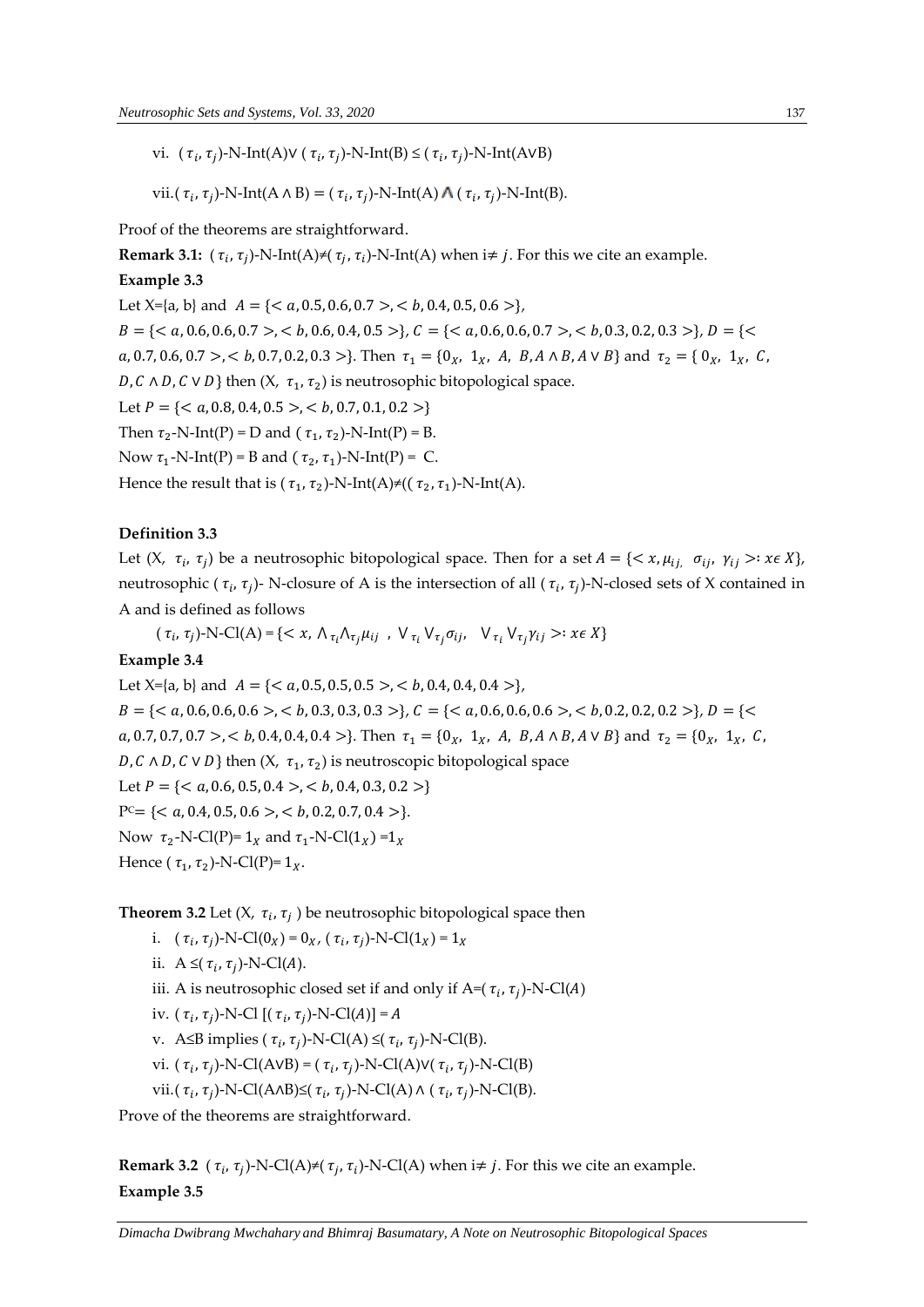Let  $X=[a, b]$  and  $A = \{, **b**, 0.4, 0.4, 0.4>\},\$  = {< , 0.4, 0.6, 0.6 >, < , 0.2, 0.8, 0.4 >}, = {< , 0.6, 0.6, 0.6 >, < , 0.2, 0.2, 0.2 >},  $D = \{< a, 0.7, 0.7, 0.7 > , < b, 0.4, 0.4, 0.4 > \}.$  Then  $\tau_1 = \{0_x, 1_x, A, B, A \wedge B, A \vee B\}$  and  $\tau_2 = \{0_x, 1_x, A, B, A \wedge B, A \vee B\}$ C, D, C  $\wedge$  D, C  $\vee$  D} then  $(X, \tau_1, \tau_2)$  is neutroscopic bitopological space Let  $P = \{  a < b, 0.3, 0.7, 0.4 > \}$  $\tau_2$ -N-Cl(P)= D<sup>c</sup> and  $\tau_1$ -N-Cl(D<sup>c</sup>)=1<sub>X</sub> and ( $\tau_1$ ,  $\tau_2$ )-N-Cl(P)=1<sub>X</sub>. Now,  $\tau_1$ -N-Cl(P)= B<sup>c</sup> and  $\tau_2$ -N-Cl(B<sup>c</sup>)=D<sup>c</sup> and ( $\tau_1$ ,  $\tau_2$ )-N-Cl(P)= D<sup>c</sup>. Hence ( $\tau_i$ ,  $\tau_j$ )-N-Cl(A)  $\neq$  ( $\tau_j$ ,  $\tau_i$ )-N-Cl(A).

# **Theorem 3.3**

Let (X,  $\tau_i$ ,  $\tau_j$  ) be neutrosophic bitopological space then

i.  $(\tau_i, \tau_j)$ -N-Int(A<sup>c</sup>) =[( $\tau_i, \tau_j$ )-N-Cl(A)]<sup>c</sup> ii.  $(\tau_i, \tau_j)$ -N-Cl(A<sup>c</sup>) =[( $\tau_i, \tau_j$ )-N-Int(A)]<sup>c</sup>. iii.  $(\tau_i, \tau_j)$ -N-Int(A) =[( $\tau_i, \tau_j$ )-N-Cl(A<sup>c</sup>)]<sup>c</sup> iv.  $(\tau_i, \tau_j)$ -N-Cl(A) =[( $\tau_i, \tau_j$ )-N-Int(A<sup>c</sup>)]<sup>c</sup>

Proof of (i)

Let  $A = \{ \langle x, \mu_{ii}, \sigma_{ii}, \gamma_{ii} \rangle : x \in X \}.$ Then  $A^C = \{ \langle x, \gamma_{ij}, 1 - \sigma_{ij}, \mu_{ij} \rangle : x \in X \}.$ Now  $(\tau_i, \tau_j)$ -N-Int $(A^c)$  = {< x,  $V_{\tau_i} V_{\tau_j} \gamma_{ij}$ ,  $\Lambda_{\tau_i} \Lambda_{\tau_j} (1 - \sigma_{ij})$ ,  $\Lambda_{\tau_i} \Lambda_{\tau_j} \mu_{ij} >: x \in X$ }  $\mathcal{L} = \{ \langle x, \nabla_{\tau_i} \nabla_{\tau_j} \gamma_{ij}, 1 - \nabla_{\tau_i} \nabla_{\tau_j} \sigma_{ij}, \nabla_{\tau_i} \Lambda_{\tau_j} \mu_{ij} \rangle : x \in X \}$ 

 $(\tau_i, \tau_j)$ -N-Cl(A)= { $< x$ ,  $\Lambda_{\tau_i} \Lambda_{\tau_j} \mu_{ij}$ ,  $V_{\tau_i} V_{\tau_j} \sigma_{ij}$ ,  $V_{\tau_i} V_{\tau_j} \gamma_{ij} >: x \in X$ }

 $[(\tau_i, \tau_j)-N\text{-Cl}(A)]^c = \{ \langle x, \nabla_{\tau_i} \nabla_{\tau_j} \gamma_{ij}, 1 - \nabla_{\tau_i} \nabla_{\tau_j} \sigma_{ij}, \nabla_{\tau_i} \Lambda_{\tau_j} \mu_{ij} \rangle : x \in X \}$ 

Hence (  $\tau_i$ ,  $\tau_j$ )-N-Int(A<sup>c</sup>) =[(  $\tau_i$ ,  $\tau_j$ )-N-Cl(A)]<sup>c</sup>.

# **Example 3.6**

From the **Example 3.4,** we have

 $\tau_2$ -N-Int(P<sup>c</sup>) = 0<sub>X</sub>, ( $\tau_1$ ,  $\tau_2$ )-N-Int(P<sup>c</sup>)= 0<sub>X</sub>.  $\tau_2$ -N-Cl(P) = 1<sub>X</sub>, ( $\tau_1$ ,  $\tau_2$ )-N-Cl(P)= 1<sub>X</sub> and [( $\tau_1$ ,  $\tau_2$ )-N-Cl(P)]<sup>c</sup>= 0<sub>X</sub>. Hence (  $\tau_i$ ,  $\tau_j$ )-N-Int(A<sup>c</sup>) =[(  $\tau_i$ ,  $\tau_j$ )-N-Cl(A)]<sup>c</sup>. Proof of (ii) is straight forward Proof of (iii) Let  $A = \{ \langle x, \mu_{ij} \mid \sigma_{ij}, \gamma_{ij} \rangle : x \in X \}.$ 

Then  $A^C = \{ \langle x, \gamma_{ij}, 1 - \sigma_{ij}, \mu_{ij} \rangle : x \in X \}$  and

$$
(\tau_i, \tau_j)\text{-N-Int}(A) = \{ \langle x, \forall_{\tau_i} \forall_{\tau_j} \mu_{ij}, \ \land_{\tau_i} \land_{\tau_j} \sigma_{ij}, \ \land_{\tau_i} \land_{\tau_j} \gamma_{ij} \rangle : x \in X \}
$$

Now

$$
(\tau_i, \tau_j) - N - \text{Cl}(A^C) = \{ \langle x, \Lambda_{\tau_i} \Lambda_{\tau_j} \gamma_{ij}, \quad 1 - \Lambda_{\tau_i} \Lambda_{\tau_j} \sigma_{ij}, \quad \forall_{\tau_i} \, \forall_{\tau_j} \mu_{ij} \quad \rangle : x \in X \}
$$

So,

$$
[(\tau_i, \tau_j) - N - \text{Cl}(A^C)]^{C} = \{ \langle x, \forall_{\tau_i} \forall_{\tau_j} \mu_{ij}, \land_{\tau_i} \land_{\tau_j} \sigma_{ij}, \land_{\tau_i} \land_{\tau_j} \gamma_{ij} \rangle : x \in X \}
$$

Hence (  $\tau_i$ ,  $\tau_j$ )-N-Int(A) =[(  $\tau_i$ ,  $\tau_j$ )-N-Cl(A<sup>c</sup>)]<sup>c</sup>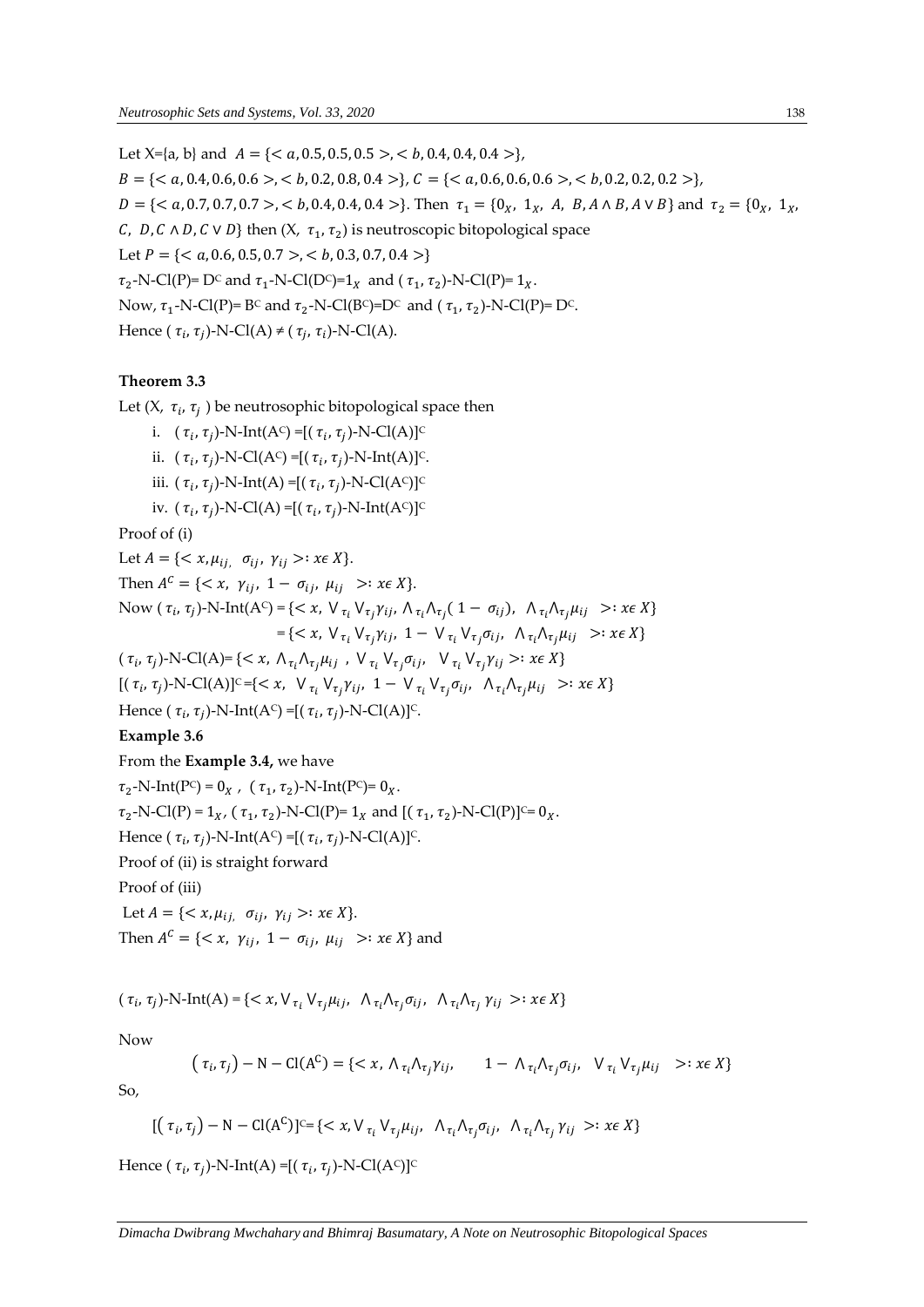**Example 3.7** Let  $X=[a, b]$  and  $A = \{ a < b, 0.4, 0.4, 0.4 >b \}, B = \{ a < b, 0.4, 0.4, 0.4 >b \}, B = \{ a, 0.4, 0.4, 0.4 > b \}, B = \{ a, 0.4, 0.4, 0.4 > b \}, B = \{$ , 0.3, 0.3, 0.3 >}, = {< , 0.6, 0.6, 0.6 >, < , 0.2, 0.2, 0.2 >}, = {< , 0.7, 0.7, 0.7 >, < b, 0.4, 0.4, 0.4 >}. Then  $\tau_1 = \{0_x, 1_x, A, B, A \wedge B, A \vee B\}$  and  $\tau_2 = \{0_x, 1_x, C, D, C \wedge D, C \vee D\}$  then  $(X, B)$  $\tau_1$ ,  $\tau_2$ ) is neutrosophic bitopological space Let  $P = \{, **b**, 0.2, 0.3, 0.2>\}$  and Let  $P^C = \{, **b**, 0.2, 0.7, 0.2>\}$  $\tau_2$ -N-Int(P) = 0<sub>X</sub>, ( $\tau_1$ ,  $\tau_2$ )-N-Int(P)= 0<sub>X</sub>.  $\tau_2$ -N-Cl(P<sup>c</sup>) = 1<sub>X</sub>, ( $\tau_1$ ,  $\tau_2$ )-N-Cl(P<sup>c</sup>)= 1<sub>X</sub> and [( $\tau_1$ ,  $\tau_2$ )-N-Cl(P<sup>c</sup>)]<sup>c</sup>= 0<sub>X</sub>. Hence (  $\tau_i$ ,  $\tau_j$ )-N-Int(A) =[(  $\tau_i$ ,  $\tau_j$ )-N-Cl(A<sup>c</sup>)]<sup>c</sup>. Proof of (iv) is straight forward

# **Definition 3.4**

Let A be a neutrosophic set in  $(X, \tau_i, \tau_j)$ , then  $(\tau_i, \tau_j)$ -N-neutrosophic boundary of A is defined as  $(\tau_i, \tau_j)$ -N-Bd(A) =  $(\tau_i, \tau_j)$ -N-Cl(A)  $\wedge (\tau_i, \tau_j)$ -N-Cl(A<sup>c</sup>).

### **Proposition 3.1**

Let A be neutrosophic set in (X,  $\tau_i$ ,  $\tau_j$  ). Then (  $\tau_i$ ,  $\tau_j$ )-N-Bd(A) <code>vA</code> ≤( $\tau_i$ , , $\tau_j$ )-N-Cl(A).

Proof : We have from the definition ( $\tau_i$ ,  $\tau_j$ )-N-Bd(A)≤( $\tau_i$ , , $\tau_j$ )-N-Cl(A) and A≤( $\tau_i$ , , $\tau_j$ )-N-Cl(A) and hence ( $\tau_i$ ,  $\tau_j$ )-N-Bd(A)VA≤ ( $\tau_i$ ,  $\tau_j$ )-N-Cl(A).

**Remark 3.3**: The converse part of the proposition is not true. For this we cite an example.

### **Example 3.8**

Let  $X=[a, b]$  and  $A = \{, **b**, 0.5, 0.4, 0.5>, **c**, **d**, 0.6, 0.6, 0.6, 0.6, **e**, **f**$  $b, 0.3, 0.3, 0.3 >$ ,  $C = \{, **b**, 0.2, 0.2, 0.2>\}$ ,  $D = \{, **b**, 0.4, 0.4, 0.4> \}.$  Then  $\tau_1 = \{0_x, 1_x, A, B, A \wedge B, A \vee B\}$  and  $\tau_2 = \{0_x, 1_x, A, B, A \vee B, A \vee B\}$ C, D, C  $\wedge$  D, C  $\vee$  D} then  $(X, \tau_1, \tau_2)$  is neutrosophic bitopological space Let  $P = \{, **b**, 0.4, 0.4, 0.3>\}$  $P^C = \{, **b, 0.3, 0.6, 0.4>\}**$ . Now  $\tau_2$ -N-Cl(P)= 1<sub>x</sub> and ( $\tau_i$ ,  $\tau_j$ )-N-Cl(P) = 1<sub>x</sub>  $\tau_2$ -N-Cl(P<sup>c</sup>)= (C^D)<sup>c</sup> and (  $\tau_i$ ,  $\tau_j$ )-N-Cl((C^D)<sup>c</sup>) = (A^B)<sup>c</sup> Now  $(\tau_1, \tau_2)$ -N-Bd(P)= (A $\land$ B)<sup>c</sup> and  $(\tau_1, \tau_2)$ -N-Bd(P) vP ={< a, 0.8, 0.3, 0.6 >, < b, 0.5, 0.6, 0.3 >} Hence (  $\tau_i$ ,  $\tau_j$ )-N-Bd(A) <code>V</code> A $\neq$ ( $\tau_i$ ,  $\tau_j$ )-N-Cl(A).

### **Propositions 3.2**

Let A and B be neutrosophic sets in  $(X, \tau_i, \tau_j)$ . Then

i.  $(\tau_i, \tau_j)$ -N-Bd(A) =  $(\tau_i, \tau_j)$ -N-Bd(A<sup>c</sup>).

ii. If A be ( $\tau_i$ ,  $\tau_j$ )-N- neutrosophic closed set then ( $\tau_i$ ,  $\tau_j$ )-N-Bd(A) ≤A

iii. If A be ( $\tau_i$ ,  $\tau_j$ )-N- neutrosophic open set then ( $\tau_i$ ,  $\tau_j$ )-N-Bd(A)  $\leq$  A<sup>c</sup>

Proof of (i)

 $(\tau_i, \tau_j)$ -N-Bd(A) =( $\tau_i, \tau_j$ )-N-cl(A)  $\wedge$  ( $\tau_i, \tau_j$ )-N-Cl(A<sup>c</sup>)

$$
=\{ \langle x, \Lambda_{\tau_i} \Lambda_{\tau_j} \mu_{ij}, \, \nabla_{\tau_i} \nabla_{\tau_j} \sigma_{ij}, \, \nabla_{\tau_i} \nabla_{\tau_j} \gamma_{ij} \rangle : x \in X \} \Lambda \{ \langle x, \Lambda_{\tau_i} \Lambda_{\tau_j} \gamma_{ij}, \, 1 - \Lambda_{\tau_i} \Lambda_{\tau_j} \sigma_{ij}, \, \nabla_{\tau_i} \nabla_{\tau_j} \mu_{ij} \rangle : x \in X \}
$$

Also  $(\tau_i, \tau_j)$ -N-Bd( $A^C$ ) = ( $\tau_i, \tau_j$ )-N-Cl(A<sup>C</sup>)  $\wedge$  ( $\tau_i, \tau_j$ )-N-Cl(A)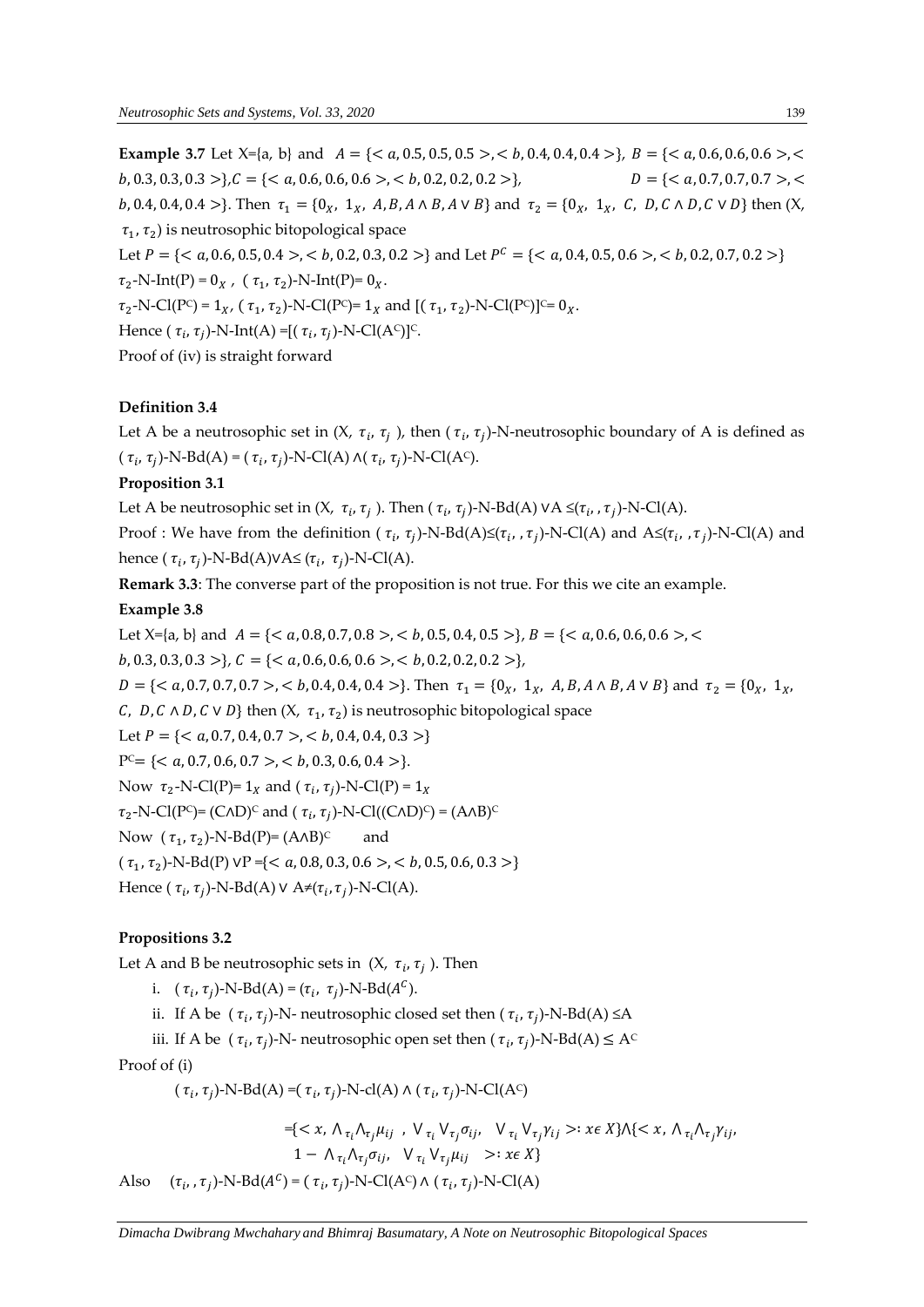Hence  $(\tau_i, \tau_j)$ -N-Bd(A) =  $(\tau_i, \tau_j)$ -N-Bd( $A^C$ ).

Proof of (ii)

Let A be  $(\tau_i, \tau_j)$ -N- neutrosophic closed set then  $(\tau_i, \tau_j)$ -N-Cl(A) = A

Now 
$$
(\tau_i, \tau_j)
$$
-N-Bd(A) =  $(\tau_i, \tau_j)$ -N-Cl(A)  $\wedge (\tau_i, \tau_j)$ -N-Cl(A<sup>c</sup>)  $\leq (\tau_i, \tau_j)$ -N-Cl(A) = A

Hence  $(\tau_i, \tau_j)$ -N-Bd(A)  $\leq$  A.

#### Converse part is not true.

**Remark 3.4**: The converse part of the proposition is not true. For this we cite an example.

#### **Example 3.9**

Let  $X=[a, b]$  and  $A = \{, **b, 0.5, 0.4, 0.5>\}, B = \{, **c**, **d** \}**$  $b, 0.2, 0.3, 0.3 >$ },  $C = \{  a < b, 0.2, 0.2, 0.2 > \},$   $D = \{  a < b, 0.2, 0.2 > a \}$ b, 0.4, 0.4, 0.4 >}. Then  $\tau_1 = \{0_X, 1_X, A, B, A \wedge B, A \vee B\}$  and  $\tau_2 = \{0_X, 1_X, C, D, C \wedge D, C \vee D\}$  then  $(X, B)$  $\tau_1$ ,  $\tau_2$ ) is neutroscopic bitopological space Let  $S = \{, **b, 0.6, 0.2, 0.3>\}**$  $S^c = \{ , **b, 0.3, 0.8, 0.6> \}.**$ Now  $\tau_2$ -N-Cl(S)= 1<sub>x</sub> and ( $\tau_i$ ,  $\tau_j$ )-N-Cl(1<sub>x</sub>) = 1<sub>x</sub>  $\tau_2$ -N-Cl(S<sup>c</sup>)= (C^D)<sup>c</sup> and ( $\tau_i$ ,  $\tau_j$ )-N-Cl((C^D)<sup>c</sup>) = (A^B)<sup>c</sup> Now  $(\tau_1, \tau_2)$ -N-Bd(S)=  $(A \wedge B)^c \leq S$ . But S is not a (  $\tau_i$ ,  $\tau_j$ )-N-closed set. Hence the converse part is not true. Proof of (iii) is straight forward. **Proposition 3.3**

Let A be neutrosophic set in (X,  $\tau_i$ ,  $\tau_j$  ), then  $[(\tau_i, \tau_j) - N - Bd(A)]^C = (\tau_i, \tau_j)$ -N-Int(A)  $V(\tau_i, \tau_j)$ -N-Int(A<sup>c</sup>)

Proof:

From the definition we have (  $\tau_i$ ,  $\tau_j$ )-N-Bd(A) = (  $\tau_i$ ,  $\tau_j$ )-N-Cl(A)  $\wedge$  (  $\tau_i$ ,  $\tau_j$ )-N-Cl(A<sup>c</sup>)

 $[(\tau_i, \tau_j)$ -N-Bd(A)] $\subseteq [(\tau_i, \tau_j)$ -N-Cl(A)] $\subseteq$  V  $[(\tau_i, \tau_j)$ -N-Cl(A $\subseteq$ )] $\subseteq$ = ( $\tau_i$ ,  $\tau_j$ )-N-Int(A)  $\vee$  [( $\tau_i$ ,  $\tau_j$ )-N-Int(A<sup>c</sup>).

**Example 3.10** Let  $X=[a, b]$  and  $A = \{, **b, 0.5, 0.4, 0.5>\}**$ ,  $B = \{, **c**, **d** \}$  $b, 0.2, 0.3, 0.3 >$ },  $C = \{  0, **c**, 0.2, 0.2, 0.2 > 0, **d** \}$  =  $\{  0, **d** \}$ b, 0.4, 0.4, 0.4 >}. Then  $\tau_1 = \{0_x, 1_x, A, B, A \wedge B, A \vee B\}$  and  $\tau_2 = \{0_x, 1_x, C, D, C \wedge D, C \vee D\}$  then  $(X, \tau_1, \tau_2)$  is neutrosophic bitopological space Let  $P = \{, **b, 0.6, 0.2, 0.3>\}**$  $P^c = \{, **b**, 0.3, 0.8, 0.6>\}.$ Now  $\tau_2$ -N-Cl(P)= 1<sub>X</sub> and ( $\tau_1$ ,  $\tau_2$ )-N-Cl(1<sub>X</sub>) = 1<sub>X</sub>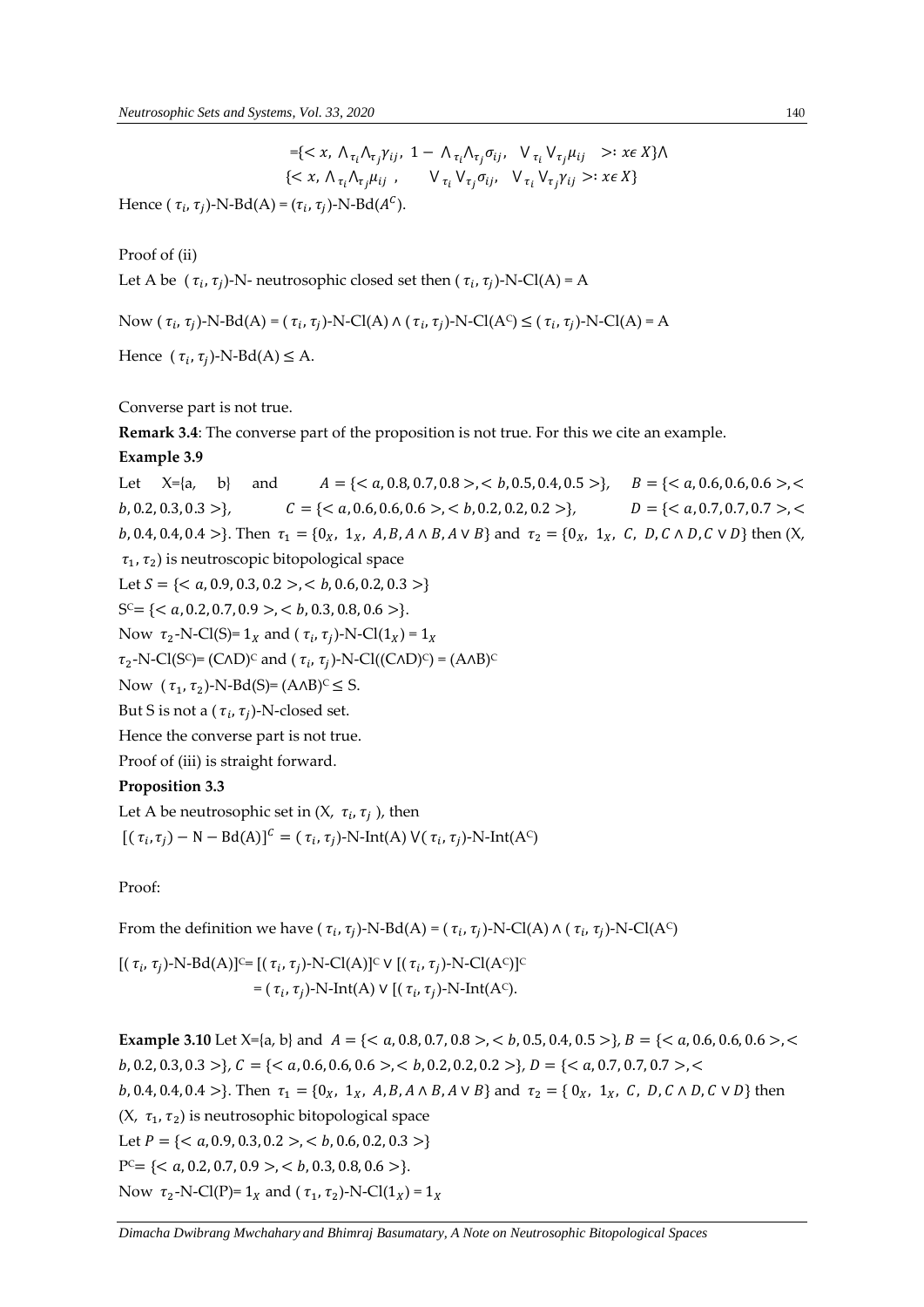$\tau_2$ -N-Cl(P<sup>c</sup>)= (C^D)<sup>c</sup> and ( $\tau_1$ ,  $\tau_2$ )-N-Cl((C^D)<sup>c</sup>) = (A^B)<sup>c</sup>

So, ( $\tau_1$ ,  $\tau_2$ )-N-Bd(P)= (A^B)<sup>c</sup> and [( $\tau_1$ ,  $\tau_2$ )-N-Bd(P)]<sup>c</sup>= A^B.

Now  $\tau_2$ -N-Int(P)= CVD, ( $\tau_1$ ,  $\tau_2$ )-N-Int(P)= A^B  $\tau_2$ -N-Int(P<sup>c</sup>)=  $\phi$ , ( $\tau_1$ ,  $\tau_2$ )-N-Int(P)=  $\phi$  and ( $\tau_1$ ,  $\tau_2$ )-N-Int(A)V[( $\tau_1$ ,  $\tau_2$ )-N-Int(A<sup>c</sup>)= A^B. Thus  $[(\tau_1, \tau_2) - N - Bd(A)]^C = (\tau_1, \tau_2) - N-Int(A) V(\tau_1, \tau_2) - N-Int(A^C)$ .

#### **Proposition 3.4**

Let A be neutrosophic set in (X,  $\tau_i$ ,  $\tau_j$  ), then

 $(\tau_i, \tau_j)$ -N-Bd(A) = ( $\tau_i, \tau_j$ )-N-Cl(A) - ( $\tau_i, \tau_j$ )-N-Int(A)

Proof: From the definition of  $(\tau_i, \tau_j)$ -N-Bd(A) we have

 $(\tau_i, \tau_j)$ -N-Bd(A) =  $(\tau_i, \tau_j)$ -N-Cl(A) $\wedge$ ( $\tau_i, \tau_j$ )-N-Cl(A<sup>c</sup>) =  $(\tau_i, \tau_j)$ -N-Cl(A) – [( $\tau_i, \tau_j$ )-N-Cl(A<sup>c</sup>)]<sup>c</sup> =  $(\tau_i, \tau_j)$ -N-Cl(A) –( $\tau_i, \tau_j$ )-N-Int(A).

**Example 3.11**

From the **Example 3.10** we have

 $\tau_2$ -N-Int(P)= CVD,  $(\tau_1, \tau_2)$ -N-Int(P)= A^B and  $1_X$  - A^B = (A^B)<sup>c</sup>.

Hence ( $\tau_1$ ,  $\tau_2$ )-N-Bd(A) = ( $\tau_1$ ,  $\tau_2$ )-N-Cl(A) - ( $\tau_1$ ,  $\tau_2$ )-N-Int(A).

#### **Proposition 3.5**

Let A be neutrosophic set in  $(X, \tau_i, \tau_j)$ , then

$$
(\tau_i, \tau_j)
$$
-N-Bd(Int(A))  $\leq (\tau_i, \tau_j)$ -N-Bd(A).

Proof :

(  $\tau_i$ ,  $\tau_j$ )-N-Bd(Int(A))= (  $\tau_i$ ,  $\tau_j$ )-N-Cl(Int A) $\wedge$ (  $\tau_i$ ,  $\tau_j$ )-N-Cl(Int A<sup>c</sup>) =  $(\tau_i, \tau_j)$ -N-Cl(Int A) – [ $(\tau_i, \tau_j)$ -N-Cl(Int A<sup>c</sup>)]<sup>c</sup> = ( $\tau_i$ ,  $\tau_j$ )-N-Cl(Int A) – ( $\tau_i$ ,  $\tau_j$ )-N-Int(A)  $\leq (\tau_i, \tau_j)$ -N-Cl(A) – ( $\tau_i, \tau_j$ )-N-Int(A)  $=$   $(\tau_i, \tau_j)$ -N-Bd(A).

**Remark 3.5**: The converse of the proposition is not true. For this we cite an example.

**Example 3.12**

**From Example 3.10,** we have

 $\tau_2$ -N-Int(P<sup>c</sup>)= 0<sub>*x*</sub>, ( $\tau_1$ ,  $\tau_2$ )-N-Int(P<sup>c</sup>)= 0<sub>*x*</sub> ( $\tau_1$ ,  $\tau_2$ )-N-Bd(Int(A))= ( $\tau_1$ ,  $\tau_2$ )-N-Cl(0<sub>X</sub>)  $\wedge$ ( $\tau_1$ ,  $\tau_2$ )-N-Cl(Int 1<sub>X</sub>)  $= 0<sub>x</sub>$ Also Now  $\tau_2$ -N-Cl(P)= 1<sub>X</sub> and ( $\tau_1$ ,  $\tau_2$ )-N-Cl(1<sub>X</sub>) = 1<sub>X</sub>  $\tau_2$ -N-Cl(P<sup>c</sup>)= (C^D)<sup>c</sup> and ( $\tau_1$ ,  $\tau_2$ )-N-Cl((C^D)<sup>c</sup>) = (A^B)<sup>c</sup> Now ( $\tau_1$ ,  $\tau_2$ )-N-Bd(P)= (A^B)<sup>c</sup>. Hence (  $\tau_1$ ,  $\tau_2$ )-N-Bd(Int(A))≤(  $\tau_1$ ,  $\tau_2$ )-N-Bd(A) but (  $\tau_1$ ,  $\tau_2$ )-N-Bd(Int(A)) ≠(  $\tau_1$ ,  $\tau_2$ )-N-Bd(A).

#### **Proposition 3.6**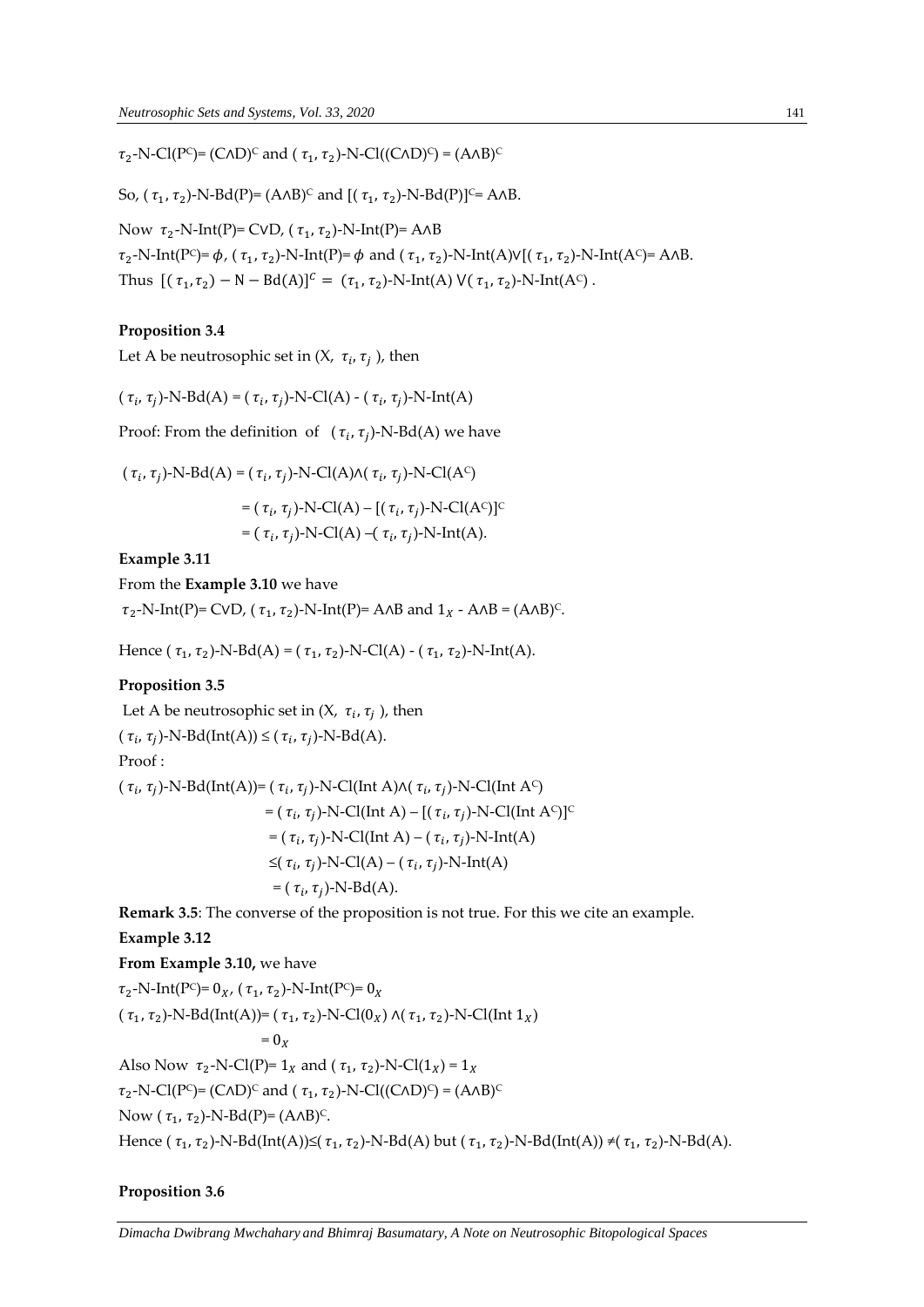Let A be neutrosophic set in  $(X, \tau_i, \tau_j)$ , then  $(\tau_i, \tau_j)$ -N-Bd(Cl(A))  $\leq (\tau_i, \tau_j)$ -N-Bd(A). Proof : Straightforward.

**Remark 3.6**: The converse of the proposition is not true. For this we cite an example.

**Example 3.13 From Example 3.10,** we have  $(\tau_1, \tau_2)$ -N-Bd(Cl(P)) =  $(\tau_i, \tau_j)$ -N-Cl(1<sub>x</sub>) $\wedge (\tau_i, \tau_j)$ -N-Cl(0<sub>x</sub>)  $= 0<sub>v</sub>$ Also Now  $\tau_2$ -N-Cl(P)= 1<sub>X</sub> and ( $\tau_1$ ,  $\tau_2$ )-N-Cl(1<sub>X</sub>) = 1<sub>X</sub>  $\tau_2$ -N-Cl(P<sup>c</sup>)= (C^D)<sup>c</sup> and ( $\tau_1$ ,  $\tau_2$ )-N-Cl((C^D)<sup>c</sup>) = (A^B)<sup>c</sup> Now  $(\tau_1, \tau_2)$ -N-Bd(P)= (A^B)<sup>c</sup>. Hence (  $\tau_1$ ,  $\tau_2$ )-N-Bd(Cl(A))  $\leq$ (  $\tau_1$ ,  $\tau_2$ )-N-Bd(A) but (  $\tau_1$ ,  $\tau_2$ )-N-Bd(Int(A))  $\neq$ (  $\tau_1$ ,  $\tau_2$ )-N-Bd(A). **Proposition 3.7** Let A be neutrosophic set in (X,  $\tau_i$ ,  $\tau_j$  ), then (  $\tau_i$ ,  $\tau_j$ )-N-Int (A) =A - (  $\tau_i$ ,  $\tau_j$ )-N-Bd(A) Proof: Straightforward. **Proposition 3.8** Let A and B be neutrosophic set in  $(X, \tau_i, \tau_j)$ . Then  $(\tau_i, \tau_j)$ -N-Bd(AVB)≤( $\tau_i, \tau_j$ )-N-Bd(A) ∨ ( $\tau_i, \tau_j$ )-N-Bd(B) Proof: Straightforward. **Remark 3.7**: The converse of the proposition is not true **Example 3.14 From Example 3.10,** we have Let  $Q = \{ 0.8, 0.5, 0.5, 0.5 > 0.9^C = \{ 0.6, 0.5, 0.5 > 0.5 > 0.5 \}$  $P \vee Q = \{, **b, 0.6, 0.2, 0.3>\}**$ Now  $\tau_2$ -N-Cl(Q)=  $1_X$  and ( $\tau_i$ ,  $\tau_j$ )-N-Cl(Q) =  $1_X$  $\tau_2$ -N-Cl(Q<sup>c</sup>)= 1<sub>x</sub> and ( $\tau_i$ ,  $\tau_j$ )-N-Cl((Q<sup>c</sup>) = 1<sub>x</sub> So,  $(\tau_1, \tau_2)$ -N-Bd(Q)=  $1_X$ Now  $\tau_2$ -N-Cl(P v Q)= 1<sub>x</sub> and ( $\tau_i$ ,  $\tau_j$ )-N-Cl(P v Q) = 1<sub>x</sub>  $\tau_2$ -N-Cl([P v Q ]<sup>c</sup>)= (C^D)<sup>c</sup> and (  $\tau_i$ ,  $\tau_j$ )-N-Cl([P v Q ]<sup>c</sup>) = (A^B)<sup>c</sup> So, ( $\tau_1$ ,  $\tau_2$ )-N-Bd(P v Q)= (A^B)<sup>c</sup> Now (  $\tau_i$ ,  $\tau_j$ )-N-Bd(PVQ) =(A^B)<sup>c</sup> and (  $\tau_i$ ,  $\tau_j$ )-N-Bd(P) V (  $\tau_i$ ,  $\tau_j$ )-N-Bd(Q)= 1<sub>x</sub> Hence  $(\tau_i, \tau_j)$ -N-Bd(PVQ)  $\neq$ ( $\tau_i, \tau_j$ )-N-Bd(P) V ( $\tau_i, \tau_j$ )-N-Bd(Q).

# **Proposition 3.9**

Let A and B be neutrosophic set in  $(X, \tau_i, \tau_j)$ . Then

 $(\tau_i, \tau_j)$ -N-Bd(A $\land$ B)  $\leq (\tau_i, \tau_j)$ -N-Bd(A) V ( $\tau_i, \tau_j$ )-N-Bd(B)

Proof: Straightforward.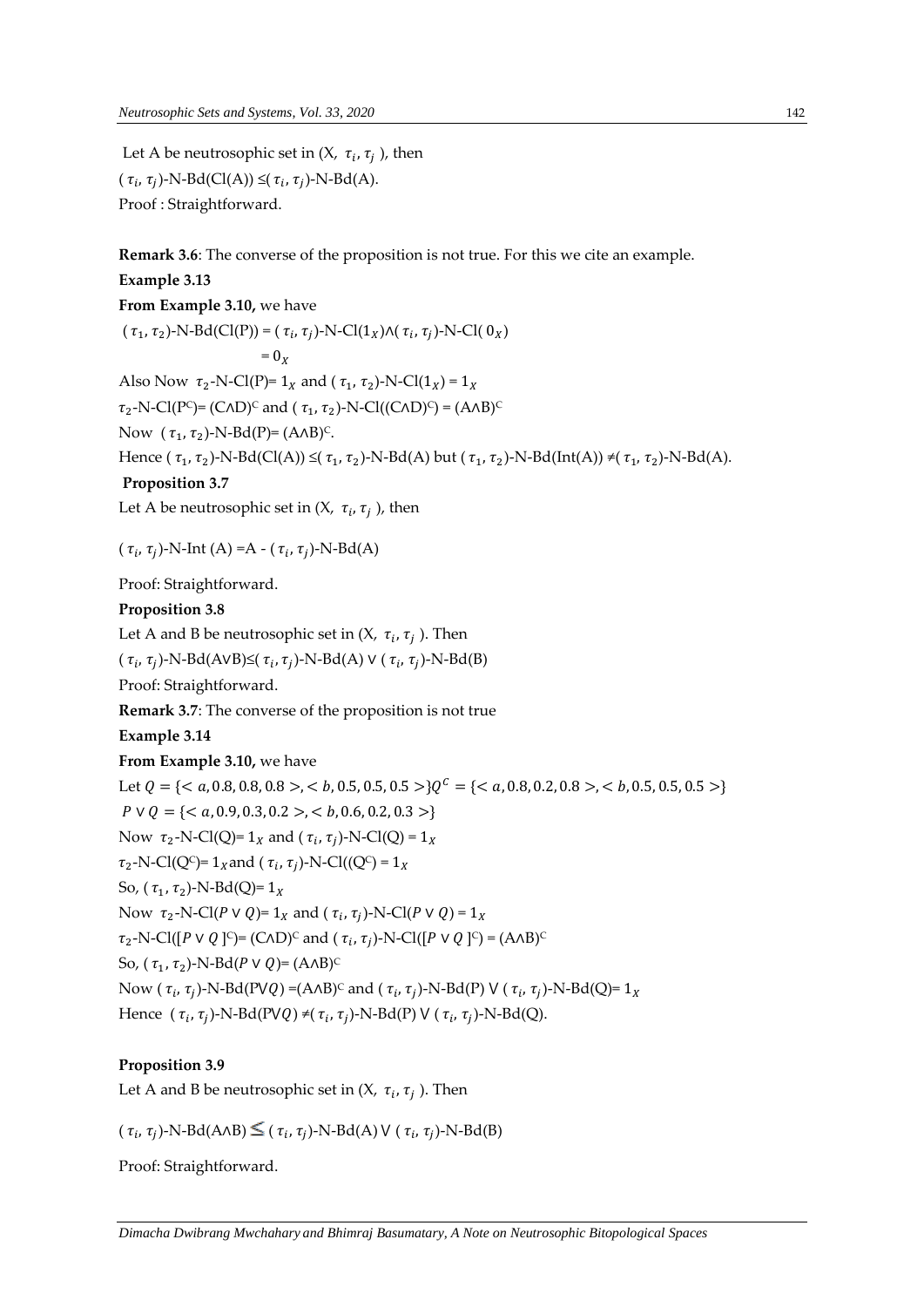**Conclusion**: In this work we have redefined the definition of Bitopological space with the help of netrosophic set. Then we have investigated the properties of interior, closure and boundary of neutrosophic bitopological spaces. Hope our work will help in further study of neutrosophic generalized closed sets in neutrosophiv bitopological space. This may lead a new beginning for further research on the study of generalized closed sets in neutrosophic bitopological space associated with digraph and directed graphs. This may also lead to the new properties of separation axioms on neutrosophic bitopological space.

### **Acknowledgments:**

The authors are highly grateful to the Referees for their valuable suggestions for the improvement of the paper.

### **References**

- 1. L. A. Zadeh , Fuzzy sets, *Information and Control*, 8 (1965), 338-353
- 2. K. T Atanassov., Intuitionistic fuzzy sets, Fuzzy sets and systems, 20. (1986), 87-96,
- 3. F. Smarandache, Neutrosophic set a generalization of the intuitionistic fuzzy set, International Journal of Pure and Applied Mathematics, 24(3) (2005) 287–297.
- 4. F. Smarandache, Neutrosophy and neutrosophic logic, first international conference on neutrosophy, neutrosophic logic, set, probability, and statis- tics, University of New Mexico, Gallup, NM 87301, USA(2002).
- 5. C. L. Chang , Fuzzy Topological Space, Journal of Mathematical Analysis and Application 24 (1968), 182- 190
- 6. D. Coker, An introduction to intuitionistic fuzzy topological spaces, Fuzzy Sets and Systems, 88 (1997), 81- 89.
- 7. F. G. Lupi´a˜nez, On neutrosophic topology, The International Journal of Systems and Cybernetics, 37(6) (2008), 797–800.
- 8. F. G. Lupi'a nez, Interval neutrosophic sets and topology, The International Journal of Systems and Cybernetics, 38(3/4) (2009), 621–624.
- 9. F. G. Lupi'a nez, On various neutrosophic topologies, The International Journal of Systems and Cybernetics, 38(6) (2009), 1009–1013.
- 10. F. G. Lupi´a˜nez, On neutrosophic paraconsistent topology, The International Journal of Systems and Cybernetics, 39(4) (2010), 598–601.
- 11. A. Salama and S. AL-Blowi, Generalized neutrosophic set and generalized neutrosophic topological spaces, Computer Science and Engineering, 2(7) (2012), 129–132.
- 12. J. C. Kelly, Bitopoligicaal spaces, Pro. London math soc., 313 (1963), 71-89
- 13. A. Kandil, Nouth A. A., El-Sheikh S. A., On fuzzy bitopological spaces, Fuzzy sets and system, 74(1995) 353-363
- 14. S. J. Lee, J. T. Kim, Some properties of Intuitionistic Fuzzy Bitopological Spaces, SCIS-ISIS 2012, Kobe, Japan, Nov. 20-24.
- 15. P. M. Pu and Y. M. Liu, Fuzzy topology I: neighbourhood structure of a fuzzy point and Moore-Smith convergence, J. Math. Anal. Appl. 76, (1980) 571–599
- 16. R. H. Warren, Boundary of a fuzzy set, Indiana Univ. Math. J. 26(1977), 191–197
- 17. M. Abdel-Baset, R.. Mohamed, A. E. N. H. Zaied & F. Samarandache, A Hybride plitogenic decisionmaking approach with quality function deployment for selecting supply chain sustainability metrics, Symmetry, 11(7)(2019), 903.
- 18. M. Abdel-Baset, G. Manogaran, A. Gamal & F. Samarandache, A Group decision making framework based on neutrosophic TOPSIS approach for smart medical device selection , Journal of Medical System, 43(2)(2019), 38.
- 19. M. Abdel-Baset & R. Mohamed, A Novel plithogenic TOPSIS-CRITIC model for sustainable supply chain risk management, Journal of Cleaner Production, 247(2020), 119586.
- 20. Wang H, Smarandache F, Zhang YQ, Sunderraman R Single valued neutrosophic sets, Multispace and Multistructure, 4(2010): 410-413.